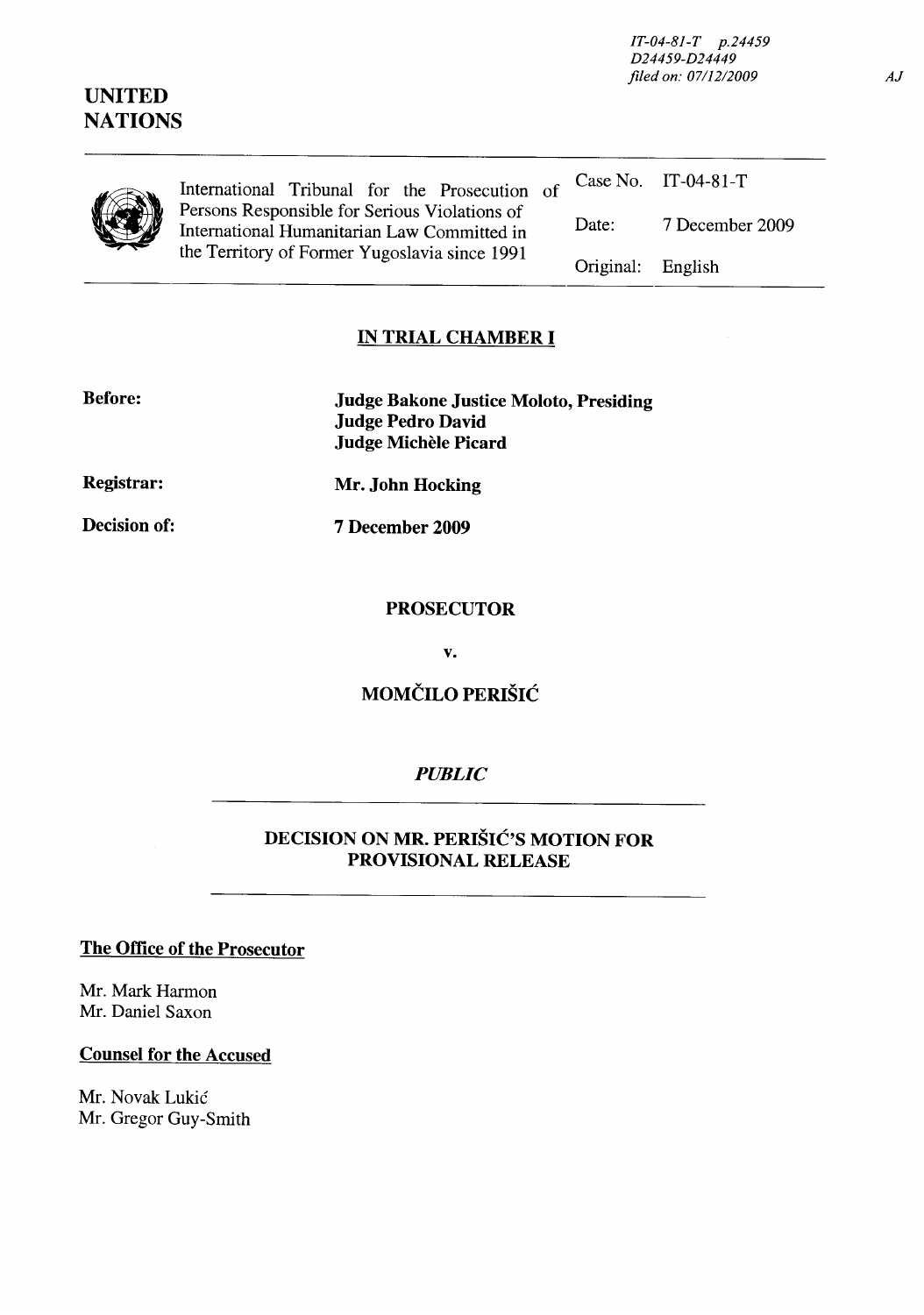**TRIAL CHAMBER I** ("Trial Chamber") of the International Tribunal for the Prosecution of Persons Responsible for Serious Violations of International Humanitarian Law Committed in the Territory of the former Yugoslavia since 1991 ("Tribunal") is seised of "Mr. Perisic's Motion for Provisional Release", filed publicly with confidential Annexes on 19 November 2009 ("Motion") and hereby renders its Decision.

## **I. SUBMISSIONS**

1. The Defence submits that the Prosecution rested its case and recalls that the trial proceedings are currently adjourned until the commencement of the Defence case, scheduled for 25 January  $2010<sup>1</sup>$ 

2. In its Motion, the Defence requests the Trial Chamber to grant Momcilo Perisic ("Accused") provisional release for the duration of the current break in trial until the commencement of the Defence case scheduled for 25 January 2010 on the same terms and conditions under which he was previously on provisional release or under such conditions as are deemed appropriate pursuant to Rule 65 (C) of the Rules of Procedure and Evidence ("Rules")?

3. In support of its Motion, the Defence makes the following submissions:

- a. The Accused poses no risk of flight or danger to any victim, witness or other person and he appends his personal guarantee whereby he undertakes to abide by any and all conditions imposed by the Trial Chamber should his request be granted; $3$
- b. The Accused has always been in full compliance with the terms and conditions of his provisional release;4
- c. The Accused voluntarily co-operated with the Office of the Prosecutor prior to being indicted and voluntarily surrendered to the Tribunal within three days of being formally notified of the Indictment;<sup>5</sup>
- d. The Accused has always acted respectfully towards the Trial Chamber;<sup>6</sup>

 $<sup>4</sup>$  Motion, para. 14(b).</sup>

 $<sup>1</sup>$  Motion, para. 1.</sup>

<sup>&</sup>lt;sup>2</sup> Motion, para. 2, citing Decision on Momčilo Perišić's Motion for Provisional Release, 9 June 2005; Decision on Momčilo Perišić's Motion for Provisional Release During the Court's Winter Recess, 17 December 2008; and Decision on Perišić's Motion for Provisional Release During the Summer Court Recess, 17 July 2009 ("17 July Decision").

 $<sup>3</sup>$  Motion, para. 14(a); Motion, Confidential Annex B.</sup>

 $<sup>5</sup>$  Motion, para. 14(c).</sup>

 $<sup>6</sup>$  Motion, para. 14(d).</sup>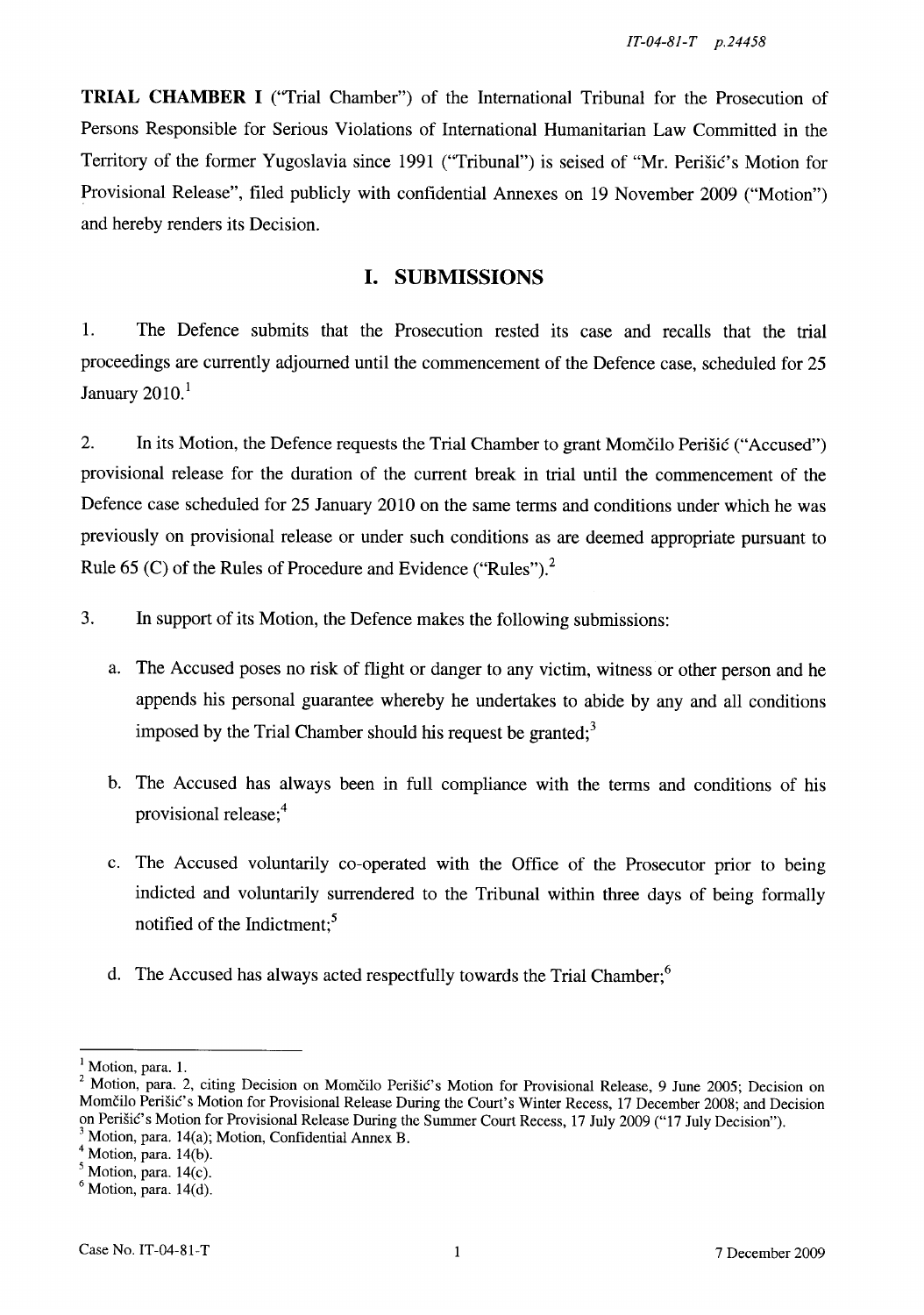- e. The Government of the Republic of Serbia ("Serbian Government") has provided guarantees in support of the Motion; $<sup>7</sup>$ </sup>
- f. It is important to the efficient preparation of the defence case for the Accused to be present in Belgrade so that he can assist his counsel with day-to-day information and advice; $8$
- g. The time spent away from the United Nations Detention Unit ("UNDU"), particularly the opportunity to spend time with his family, would have a positive effect on the Accused's health and well-being.<sup>9</sup>

4. Finally, the Defence urges the Trial Chamber to "exercise its power of discretion in a compassionate and reasonable manner in order to uphold fairness and the interests of justice".<sup>10</sup>

5. The "Prosecution Response to Mr. Perišić's Motion for Provisional Release" ("Response") was filed publicly on 3 December 2009, whereby the Prosecution opposes the Motion.<sup>11</sup>

6. The Prosecution submits that there has been a material change in the circumstances since the Trial Chamber granted the Accused provisional release during the summer recess in July 2009.<sup>12</sup>

7. The Prosecution states that the Trial Chamber has heard additional seven witnesses who provided important and credible evidence relevant to the criminal responsibility of the Accused, admitted additional 190 exhibits since the summer recess and is currently reviewing whether to remove the "Marked for Identification" designation of more than 400 exhibits.<sup>13</sup> As a consequence, the Prosecution argues that the risk of flight of the Accused is substantially greater now than it was during the time of his last provisional release.<sup>14</sup>

8. The Prosecution also submits that it "effectively closed its case" and recalls that the Defence has indicated that it will not likely make submissions pursuant to Rule 98 *bis* of the Rules.<sup>15</sup> Accordingly, the Prosecution argues that "in a practical sense, these proceedings are now at the stage where the Appeals Chamber jurisprudence requires an accused to demonstrate 'serious and

Motion, para. 14(e); Motion, Confidential Annex C.

 $8$  Motion, paras 14(f) and 14(g).

 $<sup>9</sup>$  Motion, para. 14(h).</sup>

<sup>&</sup>lt;sup>10</sup> Motion, para. 15.

 $11$  Response, paras 1, 9, 14-15.

<sup>12</sup> Response, paras 10, 14.

<sup>13</sup> Response, para. 10.

<sup>&</sup>lt;sup>14</sup> Response, para. 10.

<sup>&</sup>lt;sup>15</sup> Response, paras 7, 11.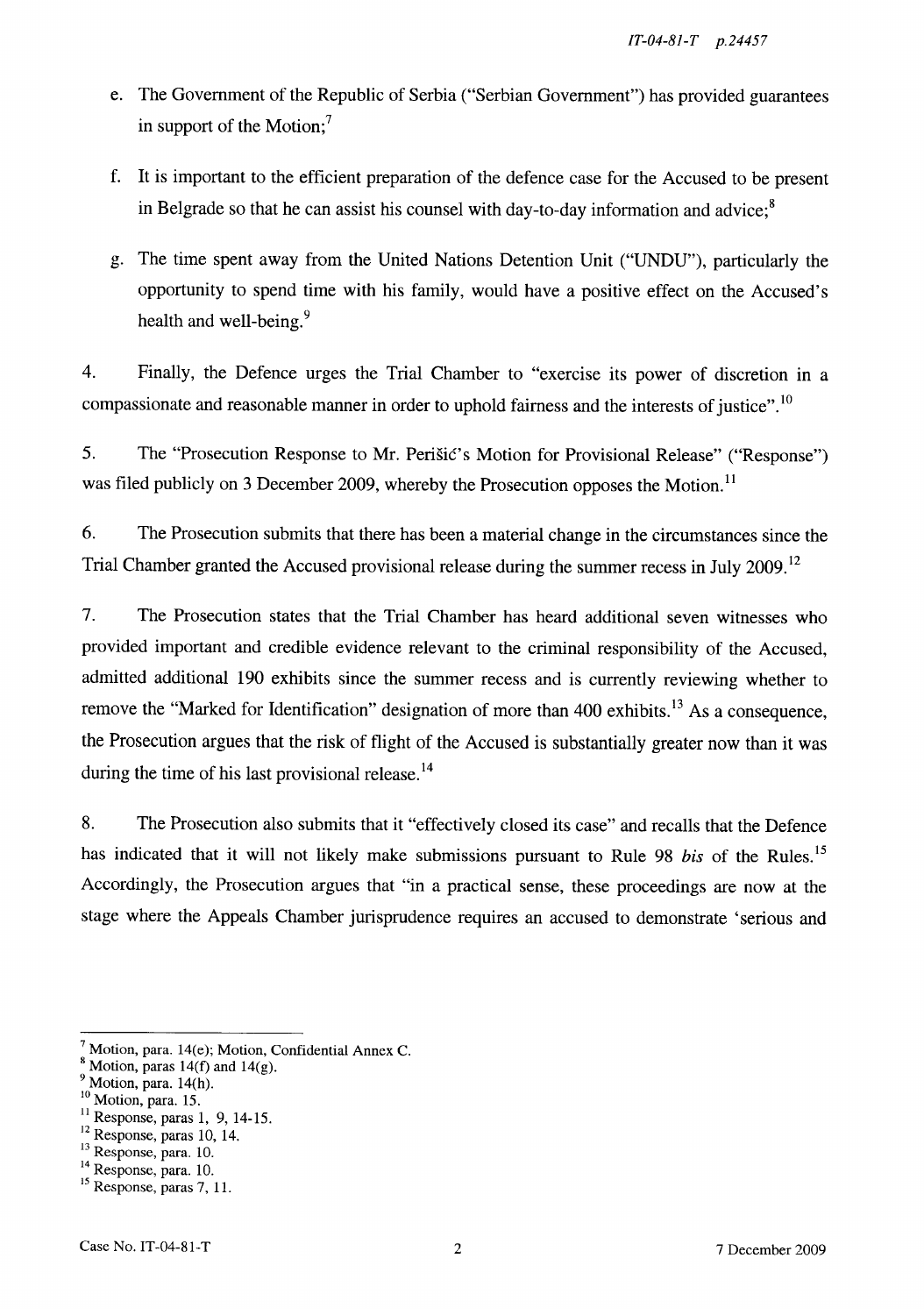sufficiently compelling humanitarian reasons' to justify provisional release."<sup>16</sup> It further submits that the arguments provided by the Defence fail to meet this standard.<sup>17</sup>

9. The Prosecution requests that should the Trial Chamber decide to grant the Motion, that the Trial Chamber stay the decision for 24 hours on the basis that the Prosecution intends to appeal the  $decision.<sup>18</sup>$ 

10. Finally, the Trial Chamber notes that the Host Country upon invitation to indicate whether it has any objections to the Accused being provisionally released, replied in its letter of 20 November 2009, stating that it had no objection to such provisional release.<sup>19</sup>

## **11. APPLICABLE LAW**

11. Rule 65 of the Rules governs provisional release. It provides, in relevant part:

(A) Once detained, an accused may not be released except upon an order of a Chamber.

(B) Release may be ordered by a Trial Chamber only after giving the host country and the State to which the accused seeks to be released the opportunity to be heard and only if it is satisfied that the accused will appear for trial and, if released, will not pose a danger to any victim, witness or other person.

(C) The Trial Chamber may impose such conditions upon the release of the accused as it may determine appropriate, including the execution of a bail bond and the observance of such conditions as are necessary to ensure the presence of the accused for trial and the protection of others.

12. The Defence bears the onus, on a balance of probabilities, that the accused will appear for trial and, if released, will not pose a danger to any victim, witness or other person.<sup>20</sup>

13. In deciding whether the requirements of Rule 65(B) of the Rules have been met, a Trial Chamber must consider all of those relevant factors which a reasonable Trial Chamber would have been expected to take into account before reaching a decision. It must then provide a reasoned opinion indicating its view on those relevant factors. 21 What these relevant factors are, as well as the weight to be accorded to them, depends upon the particular circumstances of each case.<sup>22</sup> The Trial Chamber is required to assess such circumstances not only as they exist at the time when it

<sup>16</sup> Response, paras 7-9.

<sup>17</sup> Response, paras 12-13.

<sup>&</sup>lt;sup>18</sup> Response, para. 15.

<sup>&</sup>lt;sup>19</sup> Filed on 1 December 2009.

*<sup>20</sup> See Prosecutor* v. *Lazarevic,* Decision on Defence Request for Provisional Release, Case No. IT-03-70-PT, 14 April 2005 (footnote omitted), p. 2.

<sup>21</sup>*Prosecutor* v. *Haradinaj et al.,* Case No. IT-04-84-AR65.2, Decision on Lahi Brahimaj's Interlocutory Appeal Against the Trial Chamber's Decision Denying his Provisional Release, 9 March 2006, para. 10.

*<sup>22</sup> Prosecutor* v. *Stanisic,* Case No. IT-04-79-AR65.1, Decision on Prosecution's Interlocutory Appeal of Mico Stanišić's Provisional Release, 17 October 2005, para. 8.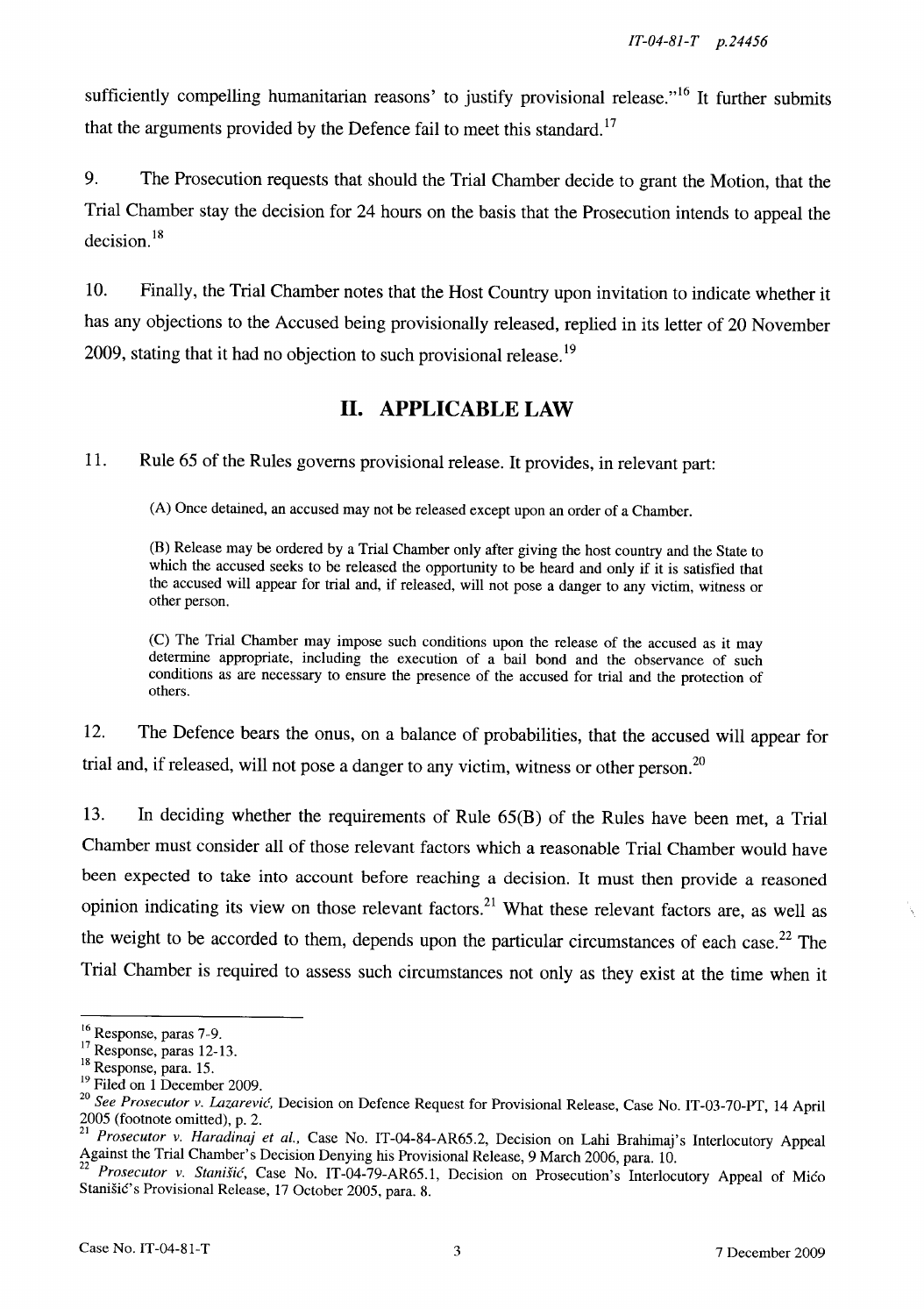reaches its decision, but also at the time the accused is expected to return to the Tribunal, as far as these can be foreseen. $^{23}$ 

### **Ill. DISCUSSION**

14. As a preliminary point, the Trial Chamber recalls the finding of the Appeals Chamber that "an application for provisional release brought at a late stage of proceedings, and in particular after the close of the Prosecution case, should only be granted when serious and sufficiently compelling humanitarian reasons exist".<sup>24</sup> The Trial Chamber notes that the Prosecution has not formally rested its case yet. The Trial Chamber recalls in this respect that on 12 November 2009, the Prosecution conditioned the closing of their case to the final resolving of the status of certain exhibits.<sup>25</sup> Moreover, in the recent submission pertaining to this very issue, the Prosecution stresses that:

To the extent that the Trial Chamber considers that certain documents are inadmissible on authenticity or other grounds, the Prosecution reserves the right to call or re-call witnesses through whom to tender those documents.<sup>26</sup>

15. Therefore, being mindful that the issue of the outstanding exhibits has not been resolved, the Trial Chamber finds that, contrary to the Parties' submissions, the Prosecution case is not "effectively closed". Rather, it seems that the Prosecution intends to postpone the official resting of its case until it has assessed the impact of the Trial Chamber's decisions on the status of certain outstanding exhibits on its case. In this regard, the Trial Chamber notes that the group of documents with the status of which resolution is still pending consists of roughly 400 outstanding exhibits.

16. Based on the foregoing, the Trial Chamber, Judge Picard dissenting, finds that the proceedings remain at a stage which does not require the showing of the existence of a sufficiently compelling humanitarian reason for provisional release.

17. As regards the issue whether the Accused, if released, would return for trial, the Trial Chamber takes into consideration the seriousness of the allegations against the Accused, as well as

*<sup>23</sup> Prosecution v. Prlic et. ai,* Case No. IT-04-74-AR65.15, Decision on Prosecution's Appeal Against the Trial Chamber's Decision on Slobodan Praljak's Motion for Provisional Release, 8 July 2009, para. 7.

<sup>&</sup>lt;sup>24</sup> Prosecutor v. Gotovina et al., Case No. IT-06-90-AR65.3, Decision on Ivan Čermak's Appeal Against Decision on his Motion for Provisional Release, 3 August 2009 (confidential), para. 6; *Prosecutor v. Prlic et aI.,* Case No. IT-04-74- AR65.8, Decision on "Prosecution's Appeal from *Decision Relative a la Demande de Mise en Liberte Provisoire de I 'Accuse Prlic* Dated 7 April 2008" , 25 April 2008, para. 16.

*<sup>25</sup> See* Hearing of 12 November 2009 at T. 9705: "MR. HARMON: Obviously we will not rest until we have the issue of the exhibits resolved. And so that is how it impacts on the status of the case." *See also* the submission made by the Defence on the same day at T. 9712: "I'm saying again that as the situation now stands, the Defence won't be tendering a request under rule 98 bis, but once Mr. Harmon really does complete the Prosecution case and producing his evidence, then that would be our position unless we have a new witness which would give us reason to table a request of that kind."

<sup>&</sup>lt;sup>26</sup> Prosecution Submission Regarding Outstanding Documents Labelled 'Marked for Identification', with Annexes A to I, para. 5.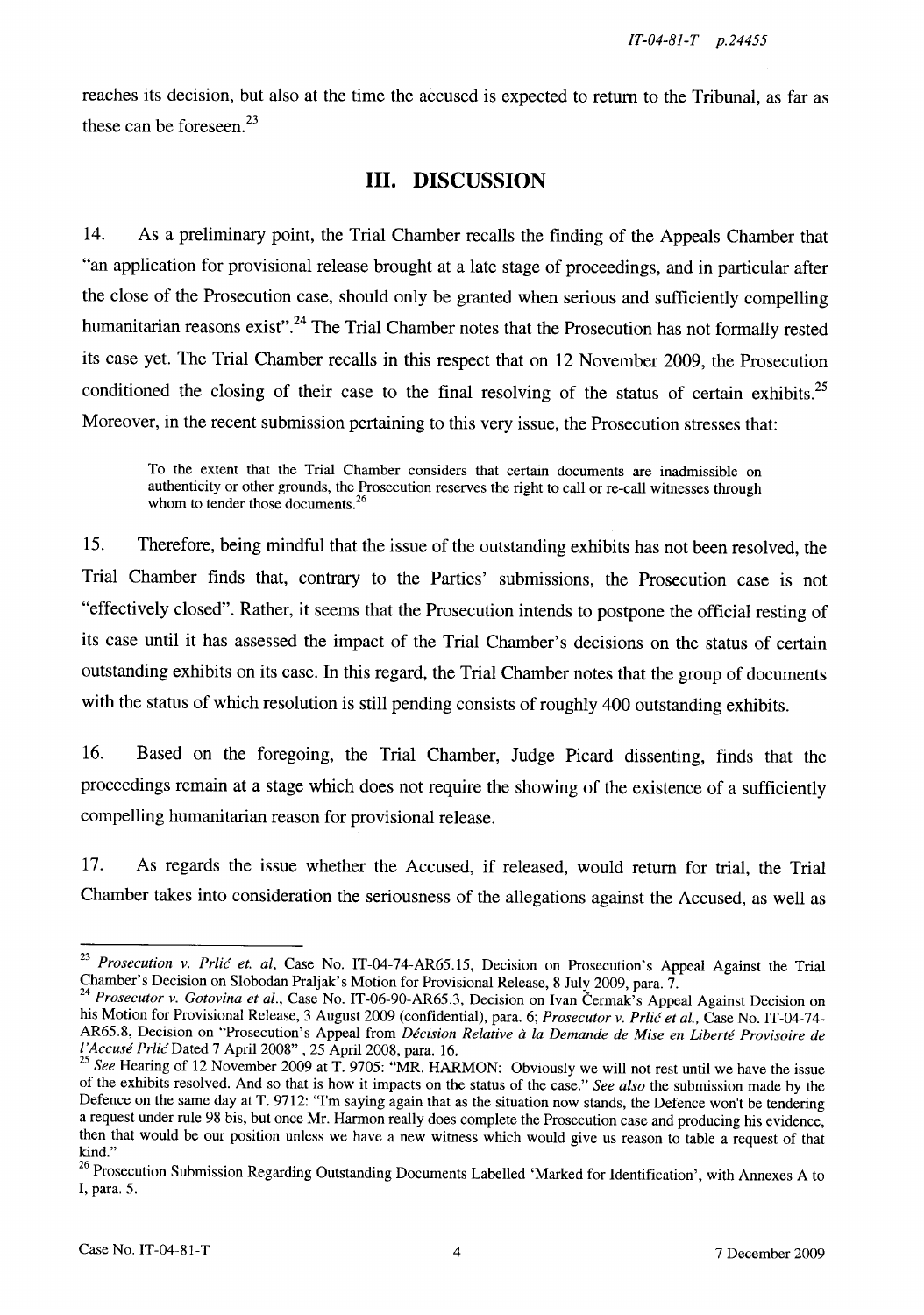the current stage of the proceedings. However, the Trial Chamber is also guided by the ruling of the European Court of Human Rights that "the gravity of the charges cannot by itself serve to justify long periods of detention on remand".<sup>27</sup> The Trial Chamber notes that the Accused has not attempted to evade justice, that he voluntarily surrendered to the Tribunal as soon as he was made aware of the Indictment against him and that he has always been in full compliance with the terms and conditions of provisional release.<sup>28</sup> Finally, the Trial Chamber notes that the Accused demonstrated his willingness to cooperate with the Prosecution by giving several interviews prior to his being indicted.<sup>29</sup>

18. The Trial Chamber notes the Accused's personal guarantee by which he undertook to comply with any order issued by the Trial Chamber.<sup>30</sup> The Trial Chamber considers, and gives appropriate weight to, the guarantee given by the Republic of Serbia.<sup>31</sup>

19. For these reasons and subject to the terms and conditions imposed by this Decision, the Trial Chamber is satisfied that the Accused, if released, will return for trial.

20. As regards whether the Accused, if released, will pose a danger to any victim, witness or other person, the Trial Chamber notes that there is nothing in the evidence to suggest that the Accused interfered or would interfere with the administration of justice. In this regard, the Trial Chamber also takes into account the personal undertaking of the Accused and his conduct during previous periods of provisional release.

21. For these reasons and subject to the terms and conditions imposed by this Decision, the Trial Chamber is satisfied that the Accused, if released, will not pose a danger to any victim, witness or other person.

22. The Trial Chamber recalls that there is no right of an accused to provisional release during the court recess derived from the presumption of innocence; rather, subject to the requirements of Rule  $65$  (B) being met, it is based on judicial discretion.<sup>32</sup>

*<sup>27</sup> Ilijkov v. Bulgaria,* European Court of Human Rights, Judgement of 26 July 2001, para. SI as referred to in *Prosecutor v. Haradinaj et aI.,* Case No. 1T-04-S4-PT, Decision on Ramush Haradinaj Motion for Provisional Release, 6 June 2005, para. 24. *See Prosecutor v. Simatovic,* Case No. IT-03-69-AR65.2, Decision on Prosecution's Appeal Against Decision on Provisional Release, 3 December 2004, para. 15.<br><sup>28</sup>.

See 17 July Decision, para. 12; Decision on Mr. Perišić's Motion for Provisional Release During the Easter Court Recess, 6 April 2009, para. 11; Decision on Mr. Perišić's Motion for Provisional Release During the Court's Winter Recess, 17 December 200S, para. 10.

*<sup>29</sup> See* 17 July Decision, para. 12.

<sup>30</sup> Motion, Confidential Annex B.

<sup>&</sup>lt;sup>31</sup> Motion, Confidential Annex C.

*<sup>32</sup> See also Prosecutor v. Milutinovic et al.,* Decision on Joint Defence Motion for Provisional Release During Winter Recess, Case No. IT-05-S7-T, 5 December 2006, para. 15.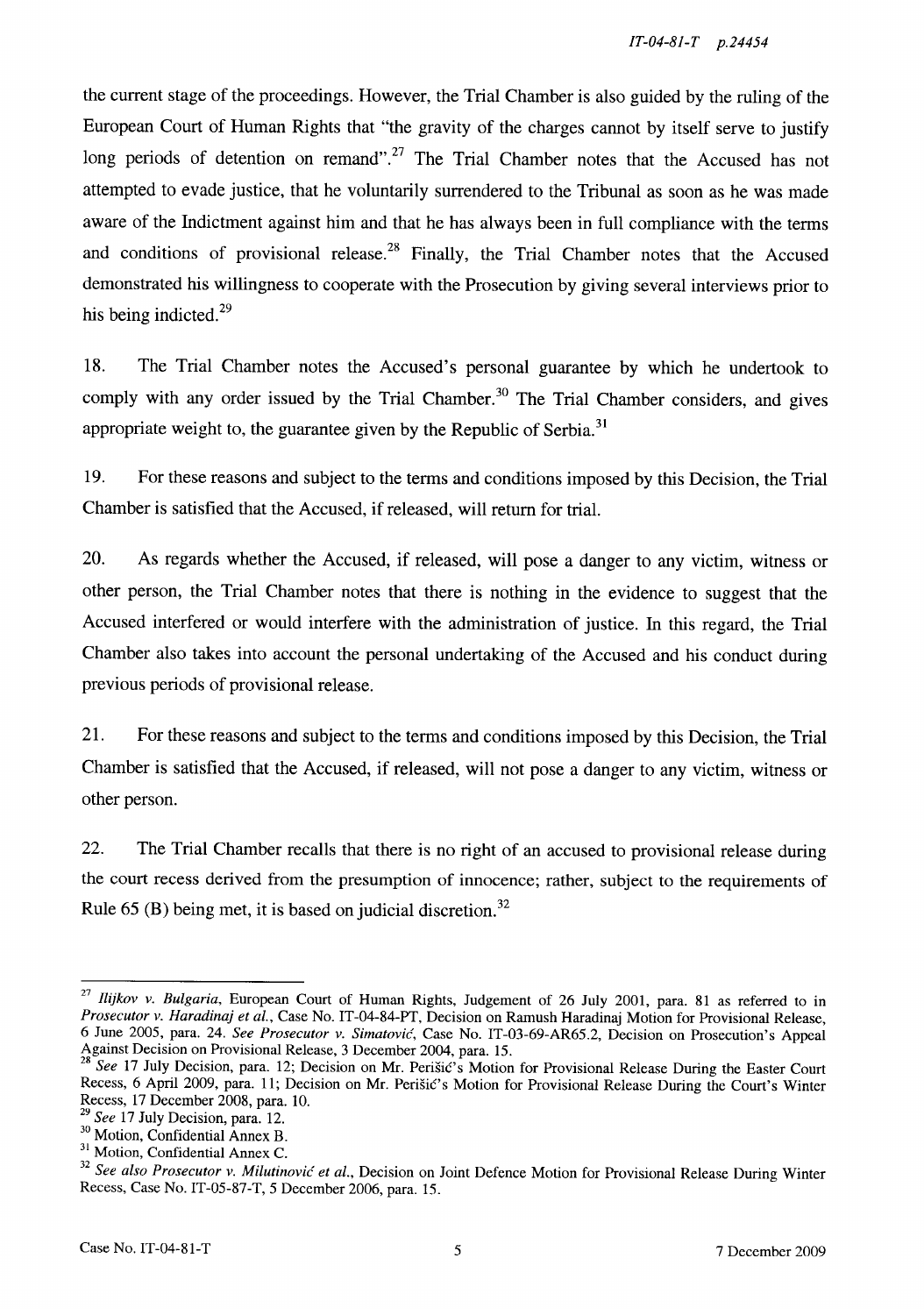23. **In** exercising its discretion, the Trial Chamber took into account the positive effect previous periods of provisional release have had on the Accused as set out in the Motion<sup>33</sup> and the submission that provisional release would facilitate the Accused's ability to prepare his defence.<sup>34</sup>

24. Finally, The Trial Chamber had full regard for the fact that the Prosecution's case is indeed more advanced now than it was in July 2009. However, in the instant case, having considered the facts and circumstances as they currently stand, the Trial Chamber, Judge Picard dissenting, is satisfied that it should exercise its discretion in favour of the Accused's request and that, as far as foreseeable, the circumstance of the case will not have substantially changed by the time the Accused is expected to return to the Tribunal, so as to militate against the Accused's request.

<sup>33</sup> Motion, para. 14(h).

 $34$  Motion, para. 14(g).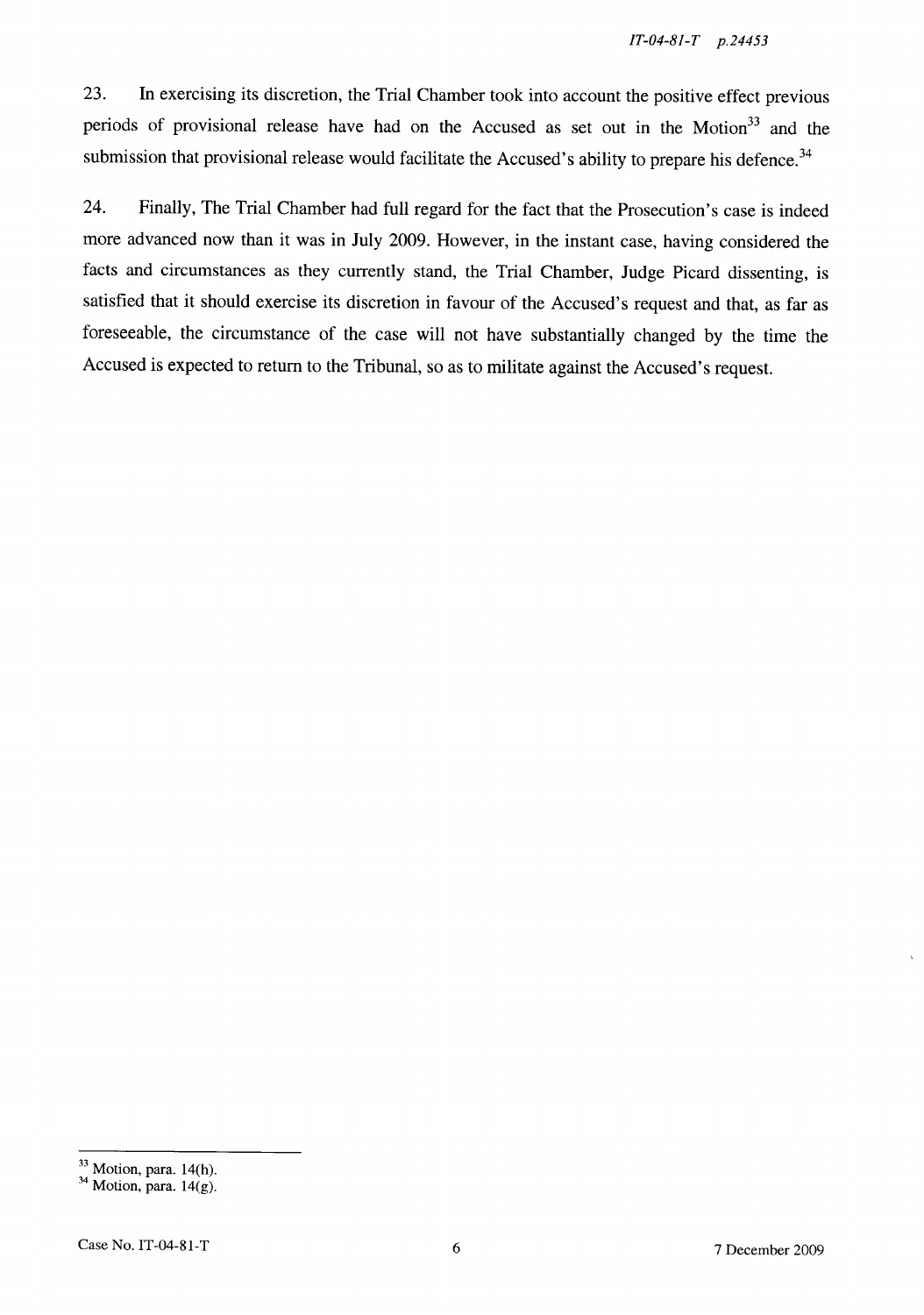### **IV. DISPOSITION**

25. For the reasons set out above and pursuant to Rules 54 and 65 of the Rules, the Trial Chamber, Judge Picard dissenting, hereby:

**GRANTS** the Motion, and

(1) **ORDERS** the provisional release of Momcilo Perisic subject to the following terms and conditions:

- a. As soon as practicable, on or after 9 December 2009, the Accused Momčilo Perišić shall be transported to Schiphol airport in the Netherlands by the Dutch authorities;
- b. At Schiphol airport, the Accused shall be provisionally released into the custody of an official of the Serbian Government to be designated prior to release in accordance with operative paragraph 2(a) hereof, who shall accompany the Accused for the remainder of his travel to the Republic of Serbia and to his place of residence;
- c. On his return, the Accused shall be accompanied by the same designated official of the government of the Republic of Serbia, who shall deliver the Accused to the custody of the Dutch authorities at Schiphol airport on or before 14 January 2010, and the Dutch authorities shall then transport the Accused back to the UNDU in The Hague;
- d. During the period of his provisional release, the Accused shall abide by the following conditions, and the authorities of the government of the Republic of Serbia, including the local police, shall ensure compliance with such conditions:
- (i) to provide the address at which he will be staying in Belgrade to the Serbian Ministry of Justice ("Ministry of Justice") and the Registrar of the Tribunal before leaving the UNDU in The Hague;
- (ii) to remain within the confines of the municipality of Belgrade;
- (iii) to surrender his passport to the Ministry of Justice;
- (iv) to report each day, before 1 p.m., to the police in Belgrade at a local police station to be designated by the Ministry of Justice;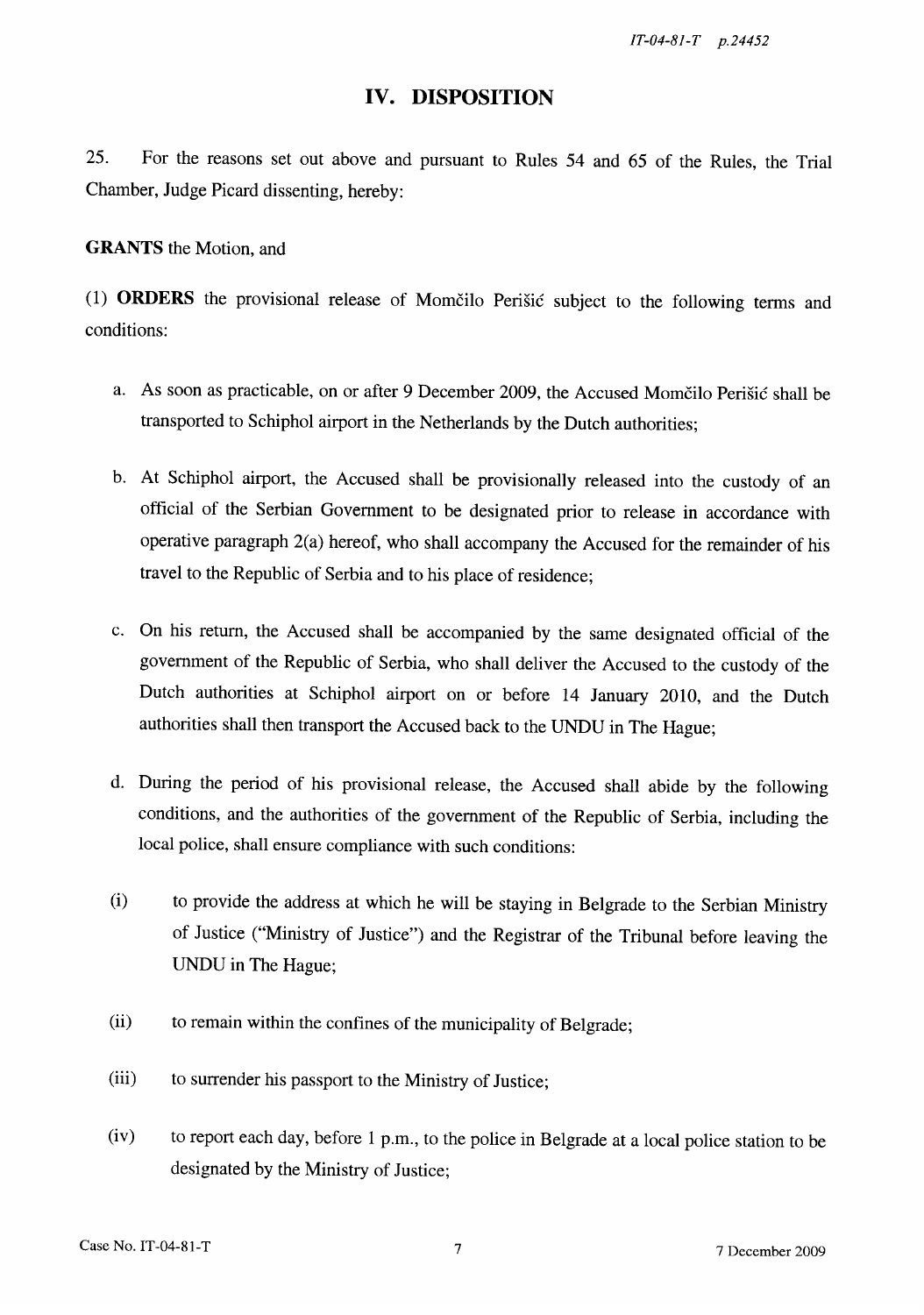- (v) to consent to having the Ministry of Justice check with the local police about his presence and to the making of occasional, unannounced visits upon the Accused by the Ministry of Justice or by a person designated by the Registrar of the Tribunal;
- (vi) not to have any contact whatsoever or in any way interfere with any victim or potential witness or otherwise interfere in any way with the proceedings or the administration of justice;
- (vii) not to seek direct access to documents or archives nor destroy evidence;
- (viii) not to discuss his case with anyone, including the media, other than with his counsel;
- $(ix)$  to continue to cooperate with the Tribunal;
- (x) to comply strictly with any requirements of the authorities of the Republic of Serbia necessary to enable them to comply with their obligations under this Order and their guarantees;
- (xi) to return to the Tribunal on or before 14 January 2010; and
- (xii) to comply strictly with any further order of the Trial Chamber varying the terms of or terminating his provisional release;
- (2) **REQUIRES** the government of the Republic of Serbia to assume responsibility as follows:
	- a. to designate an official of its Government into whose custody the Accused shall be provisionally released and who shall accompany the Accused from Schiphol airport to the Republic of Serbia and to the Accused's place of residence, and to ensure that the same official shall accompany the Accused from his place of residence to Schiphol airport, where the Accused shall be delivered into the custody of the Dutch authorities, who will in turn transport him back to the UNDU;
	- b. to notify, as soon as practicable, the Trial Chamber and the Registrar of the Tribunal of the name of the official designated in the previous sub-paragraph;
	- c. for the personal security and safety of the Accused while on provisional release;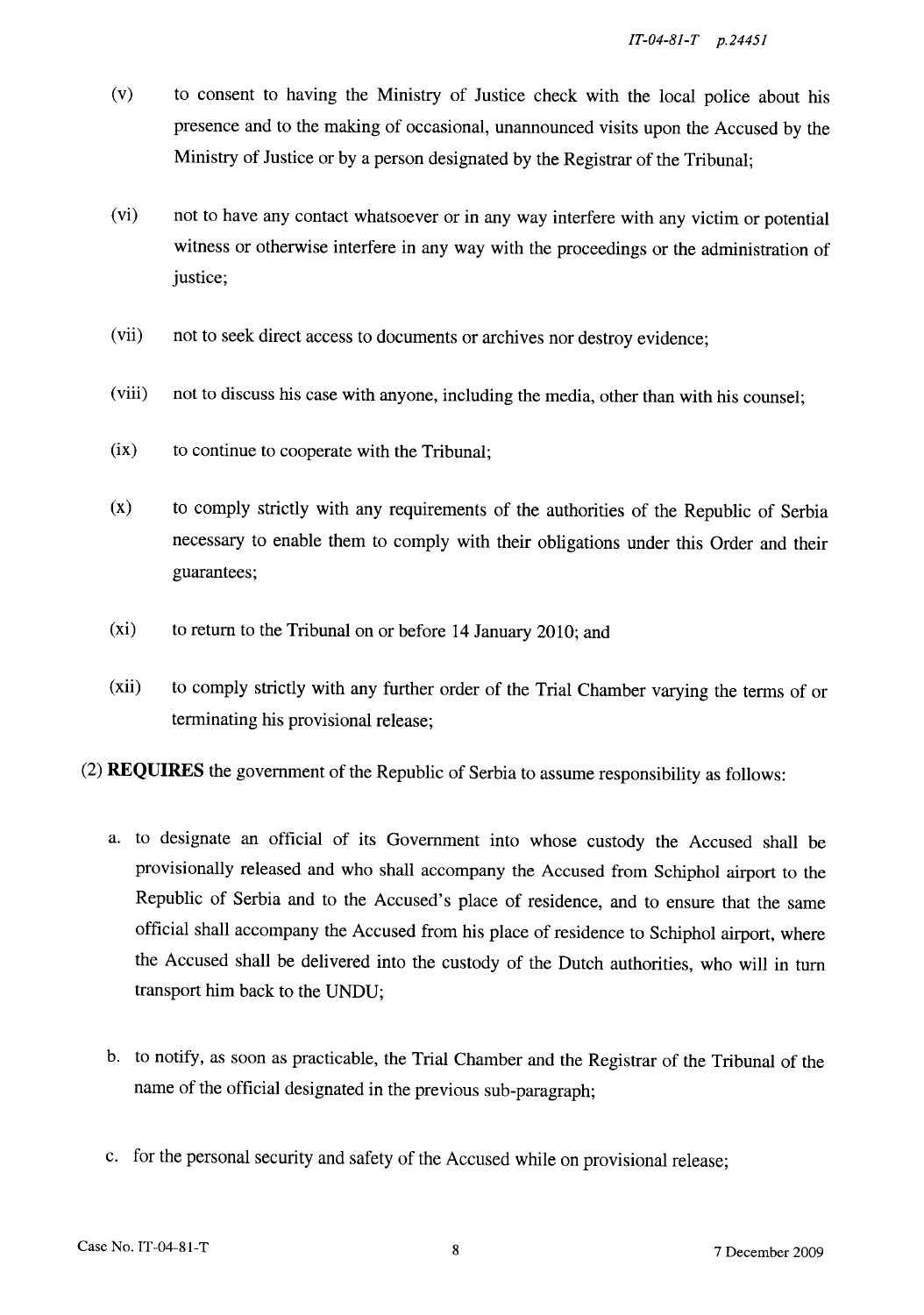- d. for all expenses concerning transport of the Accused from Schiphol airport to Belgrade and back;
- e. for all expenses concerning accommodation and security of the Accused while on provisional release;
- f. to ensure that the Accused report once a day, no later than I p.m., to a local police station;
- g. to notify the Registry of the Tribunal within two hours of any failure of the Accused to report to the police station as directed;
- h. at the request of the Trial Chamber, the Prosecution or the Defence, to facilitate all means of cooperation and communication between the parties and to ensure the confidentiality of any such communication;
- i. to submit a written report to the Trial Chamber every week as to the compliance of the Accused with the terms of this Decision;
- J. to arrest and detain the Accused immediately should he breach any of the conditions of this Decision; and
- k. to report immediately to the Trial Chamber any breach of the conditions set out above;

(3) **INSTRUCTS** the Registrar of the Tribunal to consult with the Ministry of Justice in the Netherlands as to the practical arrangements for release of the Accused and to continue to detain him at the UNDU in The Hague until such time as the Trial Chamber and the Registrar have been notified of the name of the designated official of the government of the Republic of Serbia into whose custody the Accused is to be provisionally released;

(4) **REQUESTS** the authorities of all States through whose territory the Accused will travel:

- a. to hold the Accused in custody for any time that he will spend in transit at the airport;
- b. to arrest and detain the Accused pending his return to the UNDU in The Hague, should he attempt to escape.